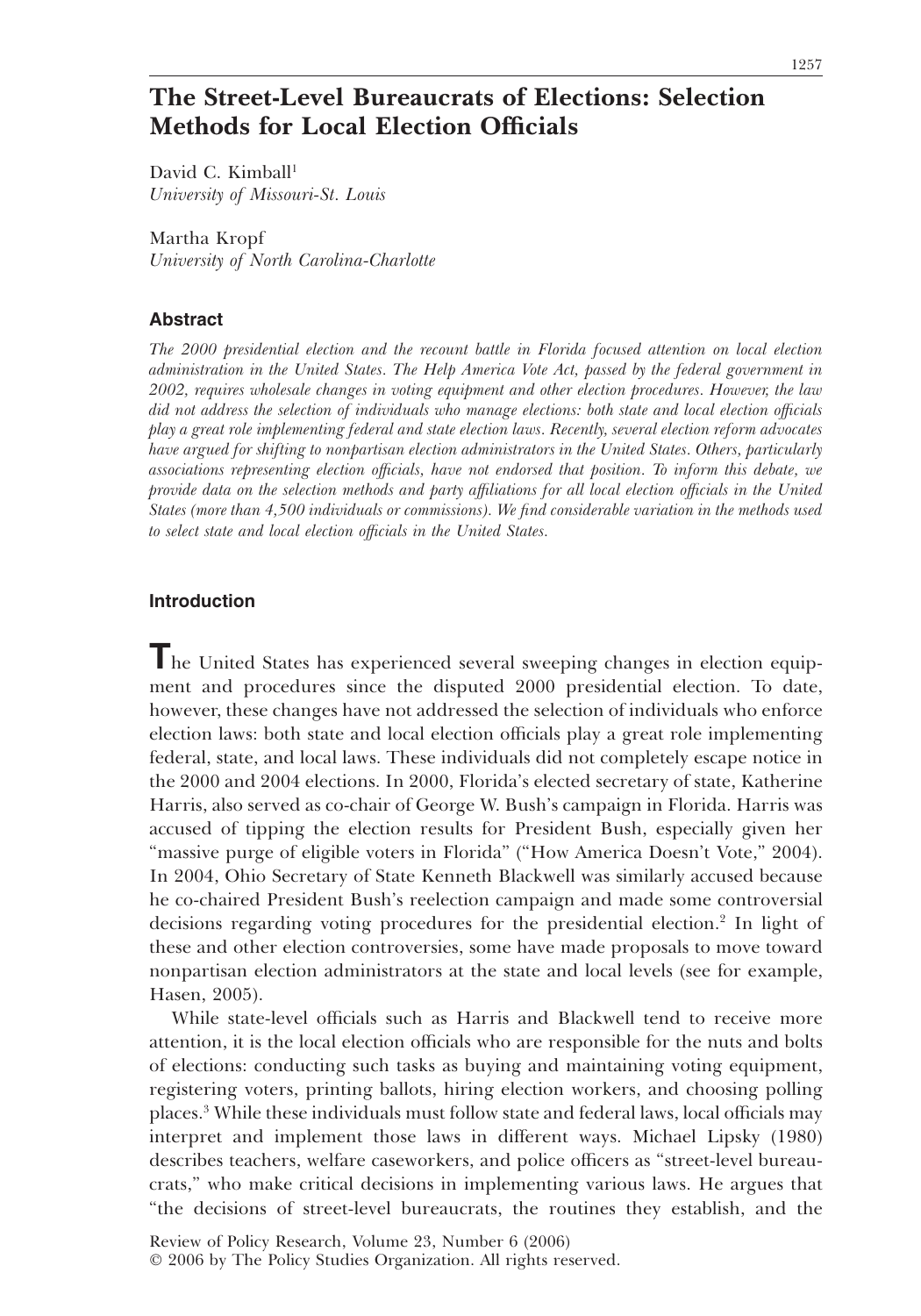devices they invent to cope with uncertainties and work pressures, effectively become the public policies they carry out" (Lipsky, 1980, p. xii). Similarly, local elections officials might be termed the "street-level bureaucrats" of elections. For example, the infamous "butterfly ballot" used in Palm Beach County, Florida, in the 2000 presidential election was designed by the local election supervisor, allegedly in violation of state law (Wand et al., 2001).

Local election officials have very different challenges in implementing elections, depending on where they are located. In a recent report, the General Accounting Office ([GAO], 2001) identified at least five different reasons why elections are implemented differently. First, the GAO notes there are tremendous differences in how standardized state election rules are. As an example, Oklahoma has standardized rules governing elections, leaving little to administrative discretion at the local level. In contrast, in Pennsylvania there is almost no standardization among the 67 counties. Second, voting technology is a major determinant of how election officials implement elections. For example, jurisdictions that use paper ballots face different challenges in designing and printing ballots than jurisdictions that use lever voting machines. Third, the size of the jurisdiction presents different challenges: Los Angeles County, California, (with over 4 million registered voters) faces more difficulty maintaining up-to-date voter lists than Petroleum, Montana (with 367 registered voters). Fourth, some local jurisdictions have very diverse populations, particularly those with a variety of language minorities. Finally, different districts have different norms and cultures where voting is concerned. Nevertheless, national and state election laws are implemented by local authorities. There are thousands of local election authorities in the United States, but their behavior is not well understood.

In this article, we provide some basic information on the methods used to select local elections officials. These data can be used to examine whether partisan election officials behave differently than nonpartisan officials. However, before one begins to examine differences in behavior, one must be able to describe the individuals whom one is discussing. In light of recent proposals to move toward the selection of nonpartisan election officials, it is important to get some basic information about the people running our elections. How many of them are elected? How many are appointed? How many are nonpartisan? We find that a large majority of local election administrators are elected to their positions, and most of these elected officials openly affiliate with one of the major political parties.

## **Why Nonpartisan Election Administration?**

A growing polarization of politics in the United States and a series of close and competitive national elections in recent years have combined to produce increased controversy and litigation over election procedures (Hasen, 2005). In this climate, there is an increased awareness that candidates and political parties may try to manipulate election rules and procedures for political gain, as seen in mid-decade redistricting disputes in several states. For example, the accepted wisdom is that Democrats want to expand the electorate and Republicans do not, because the demographic profile of nonvoters more closely resembles the Democratic party constituency. Thus, Democratic election officials may promote practices (such as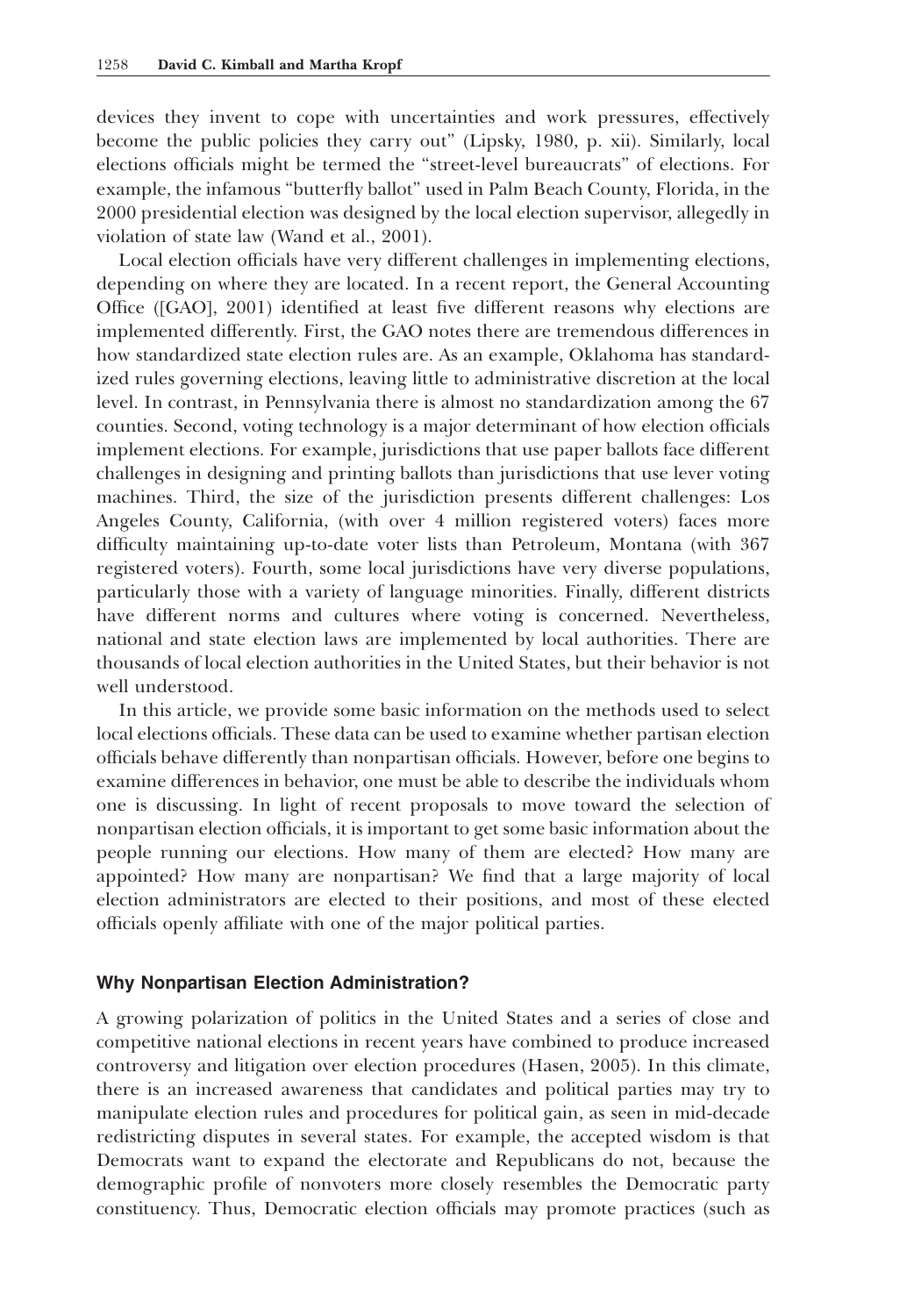election day registration or provisional voting) intended to boost voter turnout while Republican election officials may promote practices (such as stricter voter identification requirements and more aggressive purges of registration lists) that reduce turnout.

As a result, reform ideas have appeared in the editorial sections of newspapers and blogs across the country.<sup>4</sup> One reform proposal is to take election rules and decisions out of the hands of partisan politicians. This general idea has been supported by scholars (Hasen, 2005; Pastor, 2004; Shornstein, 2001), election reform task forces (Committee on Federal Election Reform, 2005; Fair Election International, 2004; Governor's Select Task Force on Election Procedures, 2001, pp. 27–28), and ballot initiative campaigns in Ohio and California (though both failed in 2005).

The switch from partisan to nonpartisan elections to choose local government officials was among the primary reforms suggested by Progressives around the turn of the  $20<sup>th</sup>$  century (Schaffner, Streb, & Wright, 2001). The nonpartisan contests were mostly connected to commission and council-manager governments, which reformers adopted in order to implement scientific and efficient management of cities (Adrian, 1959, p. 451). Reformers thought that taking the politics out of administration might promote the public interest and produce the best outcomes for citizens. In contrast, political scientists have suggested that strong parties are essential to democracy by motivating citizens to participate and providing important information cues for voting decisions (Schaffner et al., 2001).

Despite the long-term existence of nonpartisan governing and its wide use among city councils (MacManus & Bullock, 2003), there is a dearth of empirical evidence to support policy changes, especially for local election officials. It is clear that the switch to nonpartisan campaigns in some jurisdictions has weakened the power of political parties in elections, although parties can still play a major role in nonpartisan elections (Adrian, 1959). Several studies indicate that Progressive reforms intended to limit partisan control of elections (such as the adoption of the Australian ballot, nonpartisan local elections, and direct primary elections) succeeded in reducing the impact of partisanship in voting behavior (e.g., Adrian, 1959; Rusk, 1970; Schaffner et al., 2001). As for the behavior of officials, some suggest that nonpartisan ballots may favor Republicans, but the evidence—mostly case study evidence—on this point has been mixed. In one of the few systematic studies, Welch and Bledsoe (1986) found that Republicans who are city council members enjoy a slight electoral advantage. Part of that can be explained by the fact that Republican leaning cities are the ones that are most likely to have nonpartisan systems.

Concerning local election officials, the few published studies available suggest that their party affiliation can have effects on voting and elections. For example, Stuart (2004) analyzes the use of centralized voter lists to purge felons from the voting rolls in Florida before the 2000 presidential election. Despite the fact that the felon lists contained errors, Stuart's evidence indicates that counties with Republican election administrators purged voter rolls more aggressively than counties with Democratic election administrators. The results are consistent with partisan selfinterest in that Democrats are thought to benefit (and Republicans suffer) from expanded voter rolls. Similarly, Hamilton and Ladd (1996) find evidence that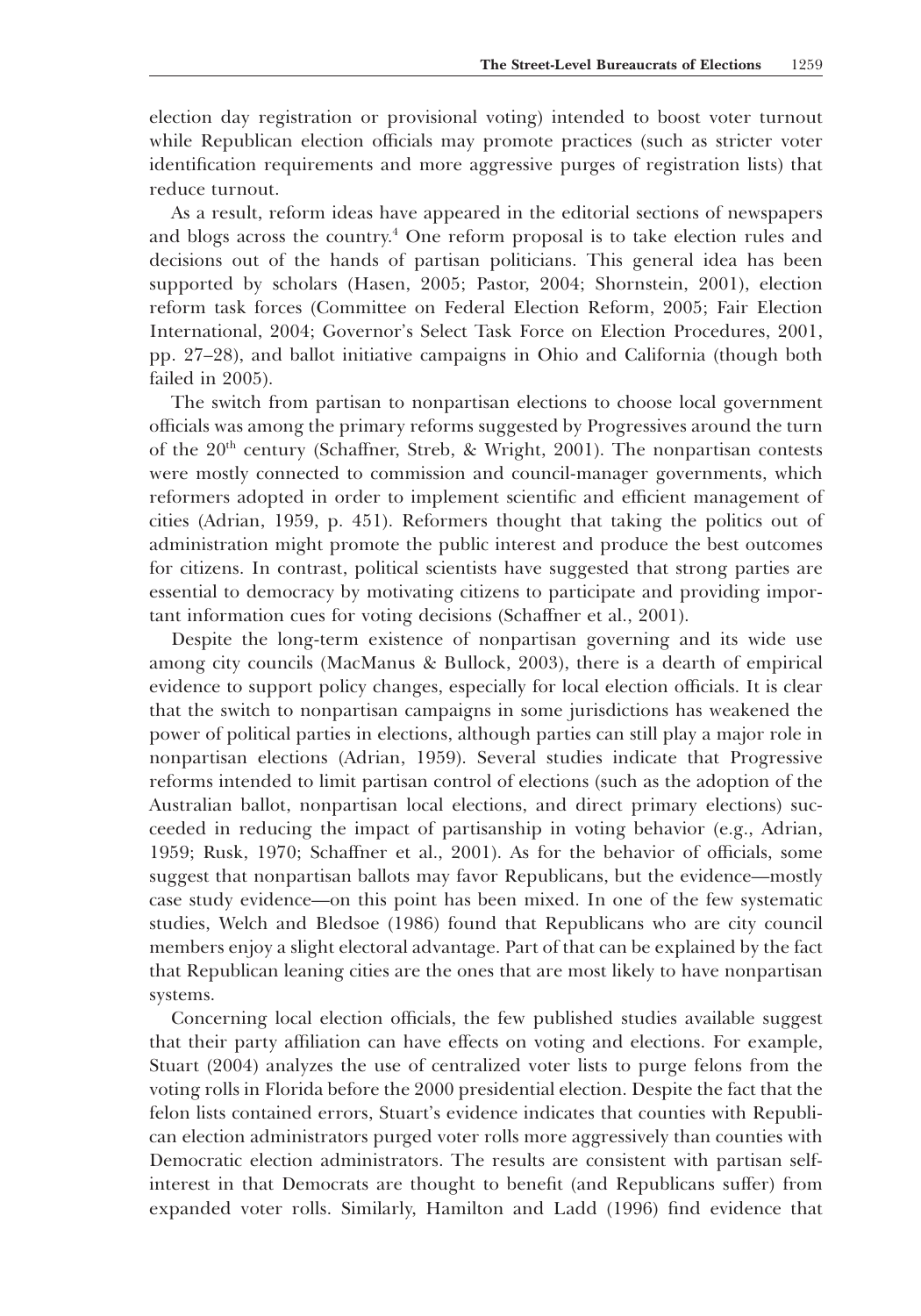Republican county election boards strategically manipulated ballot formats to influence straight-party voting in the 1992 election. Another study examines partisan machinations among election officials in determining the ballot title for a voter initiative to legalize assisted suicide in Oregon (Lund, 1998). Finally, Hayduk (2005) argues that election procedures passed by the New York state legislature and implemented by local election boards resulted in Republican dominance in party politics in the state in the early 1900s, whose effects are still felt today.

There are a number of studies showing how the two major political parties in the United States have crafted election procedures to thwart independent and third party candidates. One example is the signature requirements needed for candidates or parties to qualify for the ballot (Winger, 2002). Another example involves antifusion laws preventing multiple-party nominations of the same candidate in most states (Ryden, 1999). Nevertheless, there is limited scholarship comparing the partisanship of election officials to measurable outcomes, such as the adoption of particular practices in counting votes or in voter turnout. Consequently, we turn to the first question one must ask in approaching this topic: who are our election administrators?

## **How are Local Election Officials Selected?**

Election administration is extremely decentralized in the United States. In most states, local election administration is the responsibility of a county government. However, in some states, mainly in New England, some or all election administration is handled by municipal (city or town) government. Taken together, we identify more than 4,500 local election jurisdictions covering the entire country. To find the method of selection for these local election authorities, we consulted several sources, but first, we obtained the names, addresses, and phone numbers of all officials in charge of local elections in the United States, mostly from state websites.<sup>5</sup> Then, we called many of the local officials to determine their partisanship, but we also consulted the state election office, state laws, county and town charters, and the directories of local officials. Some states have the same methods of selecting local election officials (e.g., New York), where other states have a patchwork of different selection methods or selection methods varying by statute depending on the size of the election jurisdiction (e.g., Nebraska).

We find three pieces of information about each election official. First, we examine how local election officials are selected (whether elected, appointed as individual election administrators, appointed as multiperson boards, or elected as a multiperson board).<sup>6</sup> Second, we examine whether the person was selected in a manner in which party affiliation was an explicit consideration (for the voters or for the appointing body). Finally, we ascertain the party affiliation of local election officials. We were not able to confirm the party affiliation (or lack thereof) of every appointed individual or board self-described as nonpartisan. Thus, we suspect our data may slightly overstate the number of nonpartisan local election officials. We collected these data over a period of time ranging from October 2004 until January 2006. We are thus able to describe the selection methods in a variety of ways, comparing jurisdiction size and region to see if there are any broad differences in the selection methods of officials.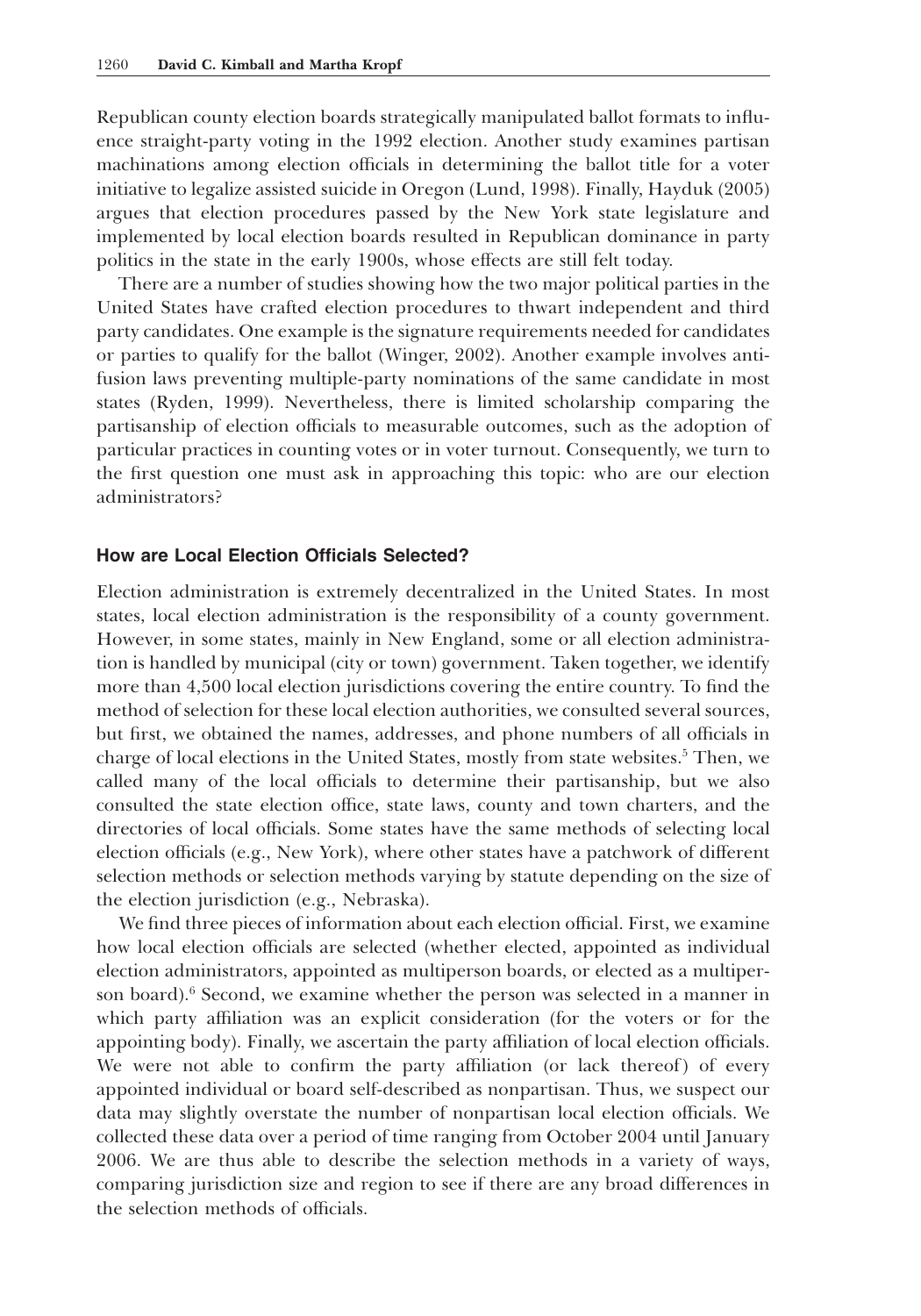| Selection Method             | Share of Jurisdictions | Voter Representation |
|------------------------------|------------------------|----------------------|
| Individual Elected by Voters | 61%                    | 45%                  |
| Elected Board of Elections   | $2\%$                  | $1\%$                |
| Appointed Board of Elections | 22%                    | 31%                  |
| Appointed Individual         | 15%                    | 22%                  |

**Table 1.** Selection Methods for Local Election Authority

Note: The second column indicates the percentage of local jurisdictions using a particular selection method. The third column indicates the percentage of ballots cast in the 2004 presidential election in each type of election authority.

Sources: State statutes, state election offices, directories of county officers *N* = 4,612 local jurisdictions.

| Selection Method             | Less than 20,000 voters<br>$(N = 3.603)$ | More than 20,000 voters<br>$(N = 1,009)$ |
|------------------------------|------------------------------------------|------------------------------------------|
| Individual Elected by Voters | 64%                                      | 49%                                      |
| Elected Board of Elections   | $2\%$                                    | $1\%$                                    |
| Appointed Board of Elections | 18%                                      | 14%                                      |
| Appointed Individual         | 16%                                      | 35%                                      |

**Table 2.** Selection Methods for Local Election Authority by Jurisdiction Size

Looking first at the method of selection for local officials, we see that a majority of local election authorities are elected (Table 1). However, a significant number of localities have an appointed individual (15%) or an appointed board (22%) running elections. Mississippi stands apart as the only state in which local election boards are selected by voters (roughly half are partisan and half are nonpartisan). Alvarez and Hall's recent public opinion survey indicates that an elected nonpartisan board of elections is the most preferred local election authority by a national sample of citizens (Alvarez & Hall, 2005). As our data indicate, that is the least common type of local election authority in the United States.

Generally, elected individual officials are more common in rural, less-populated counties and towns. Table 1 indicates that while more than half of the local jurisdictions elect a person to run elections, less than half of the voters reside in such places. Looking at the data in another way by examining differences by jurisdiction size (measured by number of voters), more densely populated urban and suburban jurisdictions are more likely to have an appointed individual, though the most common model for all jurisdiction sizes is still an individual elected by voters (see Table 2).

We also examine which methods are used in which regions. We find that election boards are most common in the South (mostly appointed), while appointed boards or appointed election officials are more common in the Northeast (Table 3). The vast majority of jurisdictions in the North Central and West elect an individual as the local election authority.

Turning to party affiliation (Table 4), we observe a couple of things. First, partisan election authorities represent almost half of the local jurisdictions and about half of the voters in the United States. Progressive reforms for nonpartisan elections or appointment have not touched as many election authorities as they have city councils, where approximately 77% use ballots that do not include partisanship (MacManus & Bullock, 2003). The share of localities represented by partisan officials is about the same as the share of voters they represent. Bipartisan boards make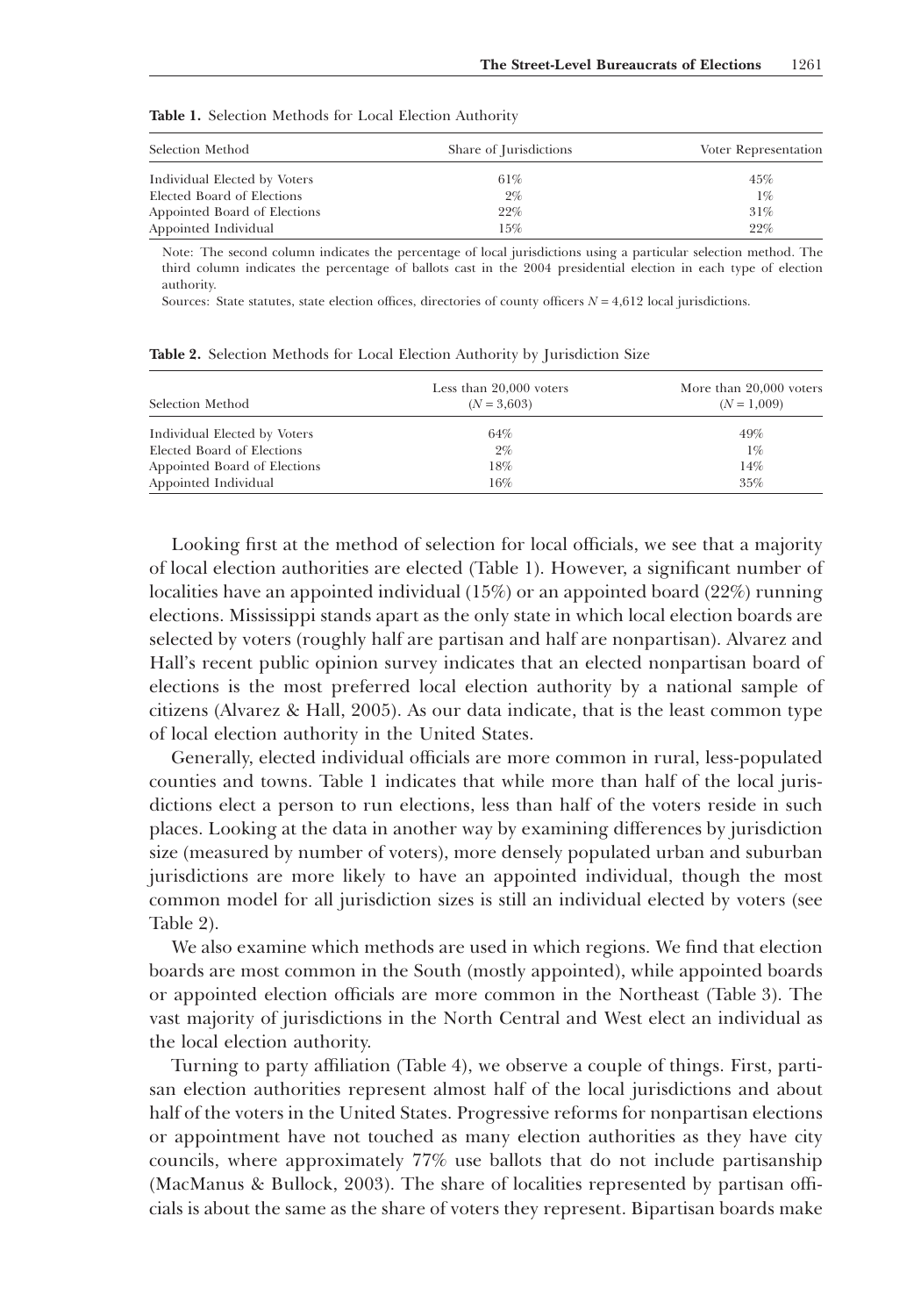| Selection Method             | South<br>$(N = 1,423)$ | West<br>$(N = 419)$ | North Central<br>$(N = 1.064)$ | Northeast<br>$(N = 1,706)$ |
|------------------------------|------------------------|---------------------|--------------------------------|----------------------------|
| Individual Elected by Voters | 47%                    | 89%                 | 88%                            | 49%                        |
| Elected Board of Elections   | $6\%$                  | $0\%$               | $0\%$                          | $0\%$                      |
| Appointed Board of Elections | 42%                    | $0\%$               | 10%                            | 18%                        |
| Appointed Individual         | $5\%$                  | $11\%$              | $2\%$                          | 33%                        |

**Table 3.** Selection Methods for Local Election Authority by Region

**Table 4.** Party Affiliation of Local Election Authority

| Party Affiliation | Share of Jurisdictions | Voter Representation |  |
|-------------------|------------------------|----------------------|--|
| Republican        | 20%                    | 23%                  |  |
| Democratic        | 26%                    | 24%                  |  |
| Other party       | 0.1%                   | 0.03%                |  |
| Bipartisan        | 14%                    | 16%                  |  |
| Nonpartisan       | 39%                    | 37%                  |  |

Note: The second column indicates the percentage of local jurisdictions in a particular category. The third column indicates the percentage of ballots cast in the 2004 presidential election in each type of jurisdiction.

Sources: State statutes, state election offices, directories of county officers and calls to local election officials  $(N = 4,566$  local election jurisdictions).

**Table 5.** Party Affiliation of Local Election Authority by Region

| Party Affiliation | South $(N = 1,423)$ | West $(N = 419)$ | North Central $(N = 1.064)$ | Northeast $(N = 1,660)$ |
|-------------------|---------------------|------------------|-----------------------------|-------------------------|
| Republican        | 14%                 | 40%              | 49%                         | $1\%$                   |
| Democratic        | 54%                 | 26%              | 28%                         | $1\%$                   |
| Other party       | 0.3%                | $0.2\%$          | $0\%$                       | $0\%$                   |
| Bipartisan        | $6\%$               | $0\%$            | $9\%$                       | 29%                     |
| Nonpartisan       | 26%                 | 33%              | 13%                         | 69%                     |

up roughly 15% of local jurisdictions and voters, and nonpartisan officers and boards represent a little more than one-third of the voters and localities in the United States.

Table 5 indicates that nonpartisan election officials tend to be most common in New England, and on the West Coast. In many of the towns in New England, a nonpartisan official administers elections and this pattern dominates the Northeast. Even though nonpartisanship is a common pattern on the West coast, it is not the majority among election officials. This is also inconsistent with city councils; where most West coast cities do not use partisan identification on ballots (MacManus & Bullock, 2003). In the South, West, and North Central regions, a large majority of election officials are partisan (see Table 5).

Among partisans, Democrats slightly outnumber Republicans among the ranks of local election officers, roughly mirroring the equal division of partisans in the mass public (Weisberg & Christenson, 2005). However, in the West and North Central regions of the country, Republican officials dominate; in the South, Democratic election officials dominate. All in all, there is considerable variation in the methods of selection and party affiliation of local election officials. This allows for fruitful comparisons of different types of election authorities in the future.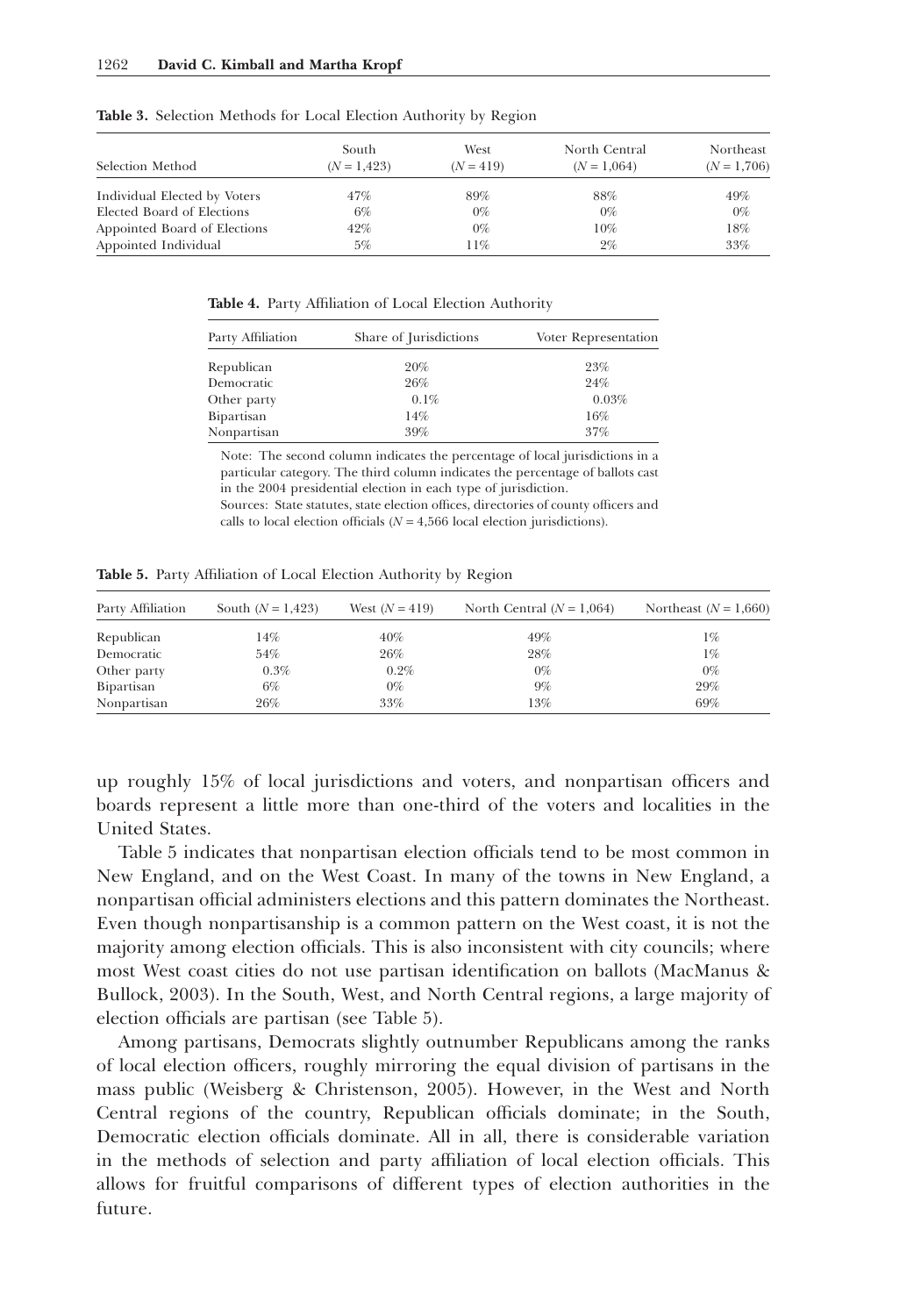## **Conclusion**

This article takes a first step at describing our election officials nationwide, something which, to our knowledge, scholars have not yet attempted. Given the importance of street-level bureaucrats in the administration of many public policies, such description is very important to analysis of the public policy of election changes and reforms. That will help us begin to understand the success or failure of administration of election reforms. But also, recent election disputes indicate that election administration itself is extremely important to ensure the integrity and legitimacy of elections. Policy proposals for changes to nonpartisan election administration certainly demand further larger-scale study before any significant policy changes in administration are adopted. Thus, we begin to fill that gap by describing the selection methods of local election officials.

We find that while public opinion indicates that an elected nonpartisan board of elections is the most preferred local election authority by a national sample of citizens (Alvarez & Hall, 2005), our data indicate that common practice is not consistent with public opinion. Further, our data indicate that while nonpartisan ballots were one of the primary Progressive reforms, this reform did not impact election officials as widely as another set of local officials, city councils. We also note that any shift to nonpartisan election administration will not be trivial, given the large number of current officials chosen in a partisan manner.

We are at the beginning stages of our understanding of the behavior of local elections officials. Thus, this article does not explain the behavior of the officials or make any empirical (or normative) conclusions about which selection method is best. We will not make conclusions about it without more empirical research concerning measurable behavior of officials, such as differences in provisional ballot counting, levels of absentee and early voting or even the quality of the ballot produced by local officials (see Kimball & Kropf, 2005). Fortunately, the decentralized nature of elections and the wide variation in selection of local election officials makes it possible to compare them and get a better sense of the impact of switching to nonpartisan administration of elections.

In addition, we think there are some other issues that will need to be resolved to ensure more efficient election administration. In fact, report after report notes that states and localities consistently underfund elections. Funding may be more important than partisanship for proper administration of elections and is mentioned in many of the scholarly treatments of bureaucrats. For example, many election officials in Missouri have opposed early voting simply because they cannot afford to implement it, according to Wendy Noren, formerly the Legislative Co-Chair of the Missouri County Clerks Association.<sup>7</sup> She observed that there are many innovations that local election officials would like to make, but cannot afford.<sup>8</sup> County governments are not likely to fund election improvements. "I've got county commissioners that don't mind spending one million dollars on a road that will serve 1,000 people. But the thought of needing a million dollars for election equipment that'll serve 60,000 people is just beyond comprehension to them," Noren said.

A second problem that many have identified is the lack of poll workers, who are arguably even more important street-level bureaucrats. The General Accounting Office found that the majority of elections administrators note that they have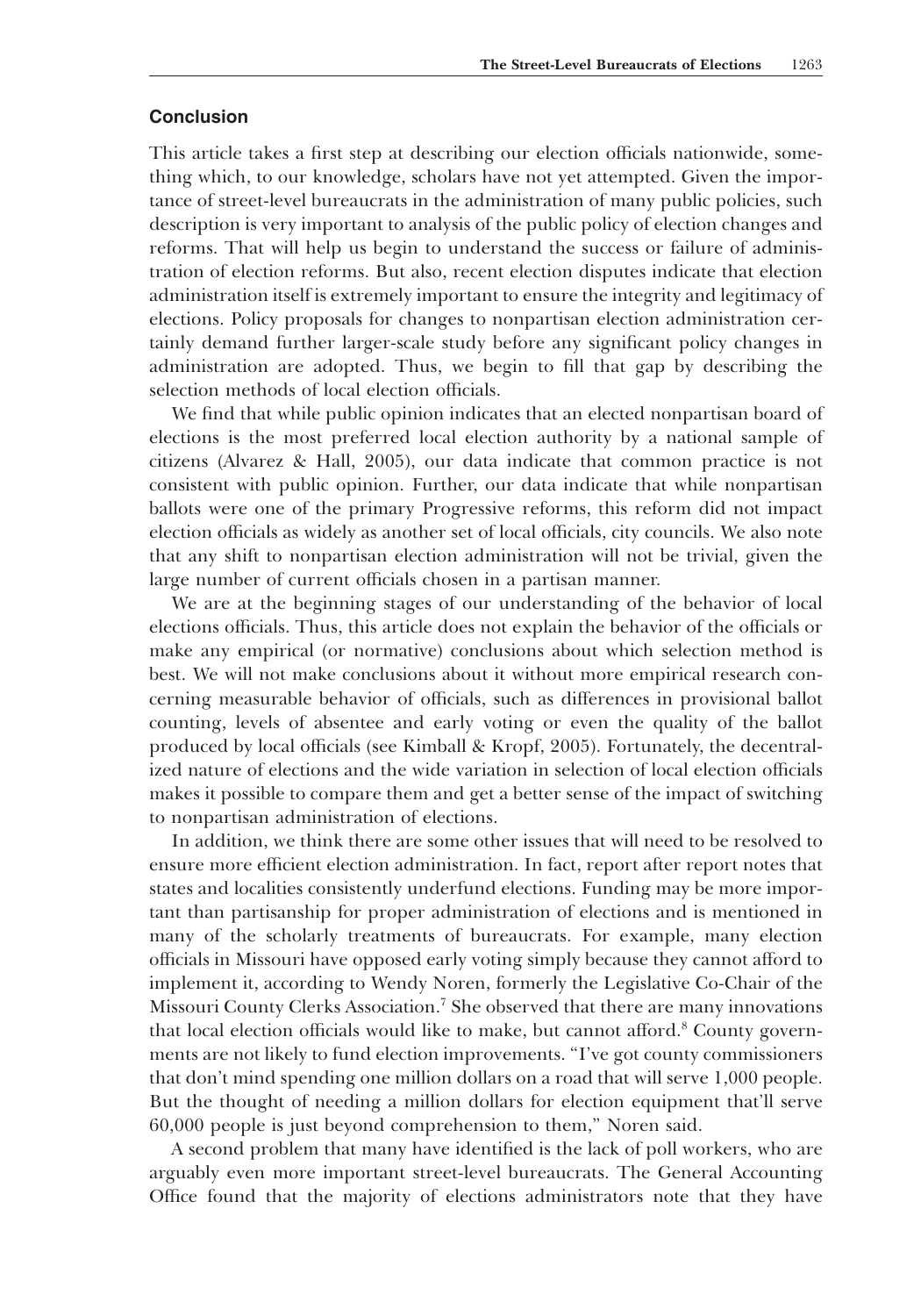problems recruiting sufficient poll workers (GAO, 2001). This provides a difficult challenge for the fair administration of elections.

Not only that, but we see a couple of hurdles in switching to nonpartisan election administration. The first is political. Switching to nonpartisan election administration would send the large number of partisan officials looking for a new line of work. The National Association of Secretaries of State (an organization that includes most state election officials) recently defended the practice of partisan officials administering elections (National Association of Secretaries of State, 2005).

Second, some states have home rule provisions that leave decisions about the structure of local government to towns or cities. These states tend to be in New England, which already have nonpartisan local election officials in most jurisdictions.9 However, in other states home rule provisions may complicate efforts by the state government to change the way local election administrators are chosen.

However, any of these proposals are fundamentally about accountability of elections officials. We argue that a very important way to insure accountability is to provide the most information possible, in order to allow social scientists to study elections. Scholars have argued that a variety of data must be available (such as the number of new registrants processed) for the purposes of transparency and measuring the performance of local election officials (Social Science Research Commission, 2004).

#### **Notes**

- 1 The authors would like to extend a special thanks to Lindsay Battles, Laura Wiedlocher and Cecile Denny for their helpful research assistance, as well as to all the election officials who patiently answered our questions. We also thank Rebecca Morton for her helpful comments.
- 2 Blackwell ruled that only provisional ballots cast in the correct precinct would be counted. He also decided that only voter registration applications on a certain weight of paper could be accepted (see House Judiciary Committee Democratic Staff, "Preserving Democracy: What Went Wrong in Ohio."
- 3 For more information on the different activities that local election officials must do both before and after an election, see General Accounting Office (2001).
- 4 See for example, "Election Integrity: Restoring Honor to a Disgraced Political Office." *The San Diego Union Tribune*, March 17, 2005.
- 5 Several counties have multiple individuals in charge of elections (see Appendix for a table describing how each state selects officials). Those officials appearing to have the day-to-day responsibility are coded in this particular article (for example, who one would contact in order to obtain a copy of a ballot).
- 6 See Appendix for a summary of how each state selects its local election officials.
- 7 Personal communication with Wendy Noren, Boone County Clerk and Former Legislative Co-Chair of the Missouri Association of County Clerks and Election Authorities, April 16, 2003, Columbia, Missouri.
- 8 According to a report prepared about early voting by the Secretary of State's Office, election officials in Missouri estimate it will cost approximately \$2.4 million dollars statewide (about one million would be one-time costs such as equipment purchase), or about \$21,000 per election district. The majority of the counties reported they would hold early voting only at their central office.
- 9 For example, in one of the smaller New England states, Rhode Island, 37 of 39 towns and cities are governed by home rule charters.
- 10 Email communication with Garrett Baxter, Vermont League of Cities and Towns, August 24, 2005.
- 11 According to the SOS office, when they don't run with a partisan label, that is their choice, but the positions are normally partisan.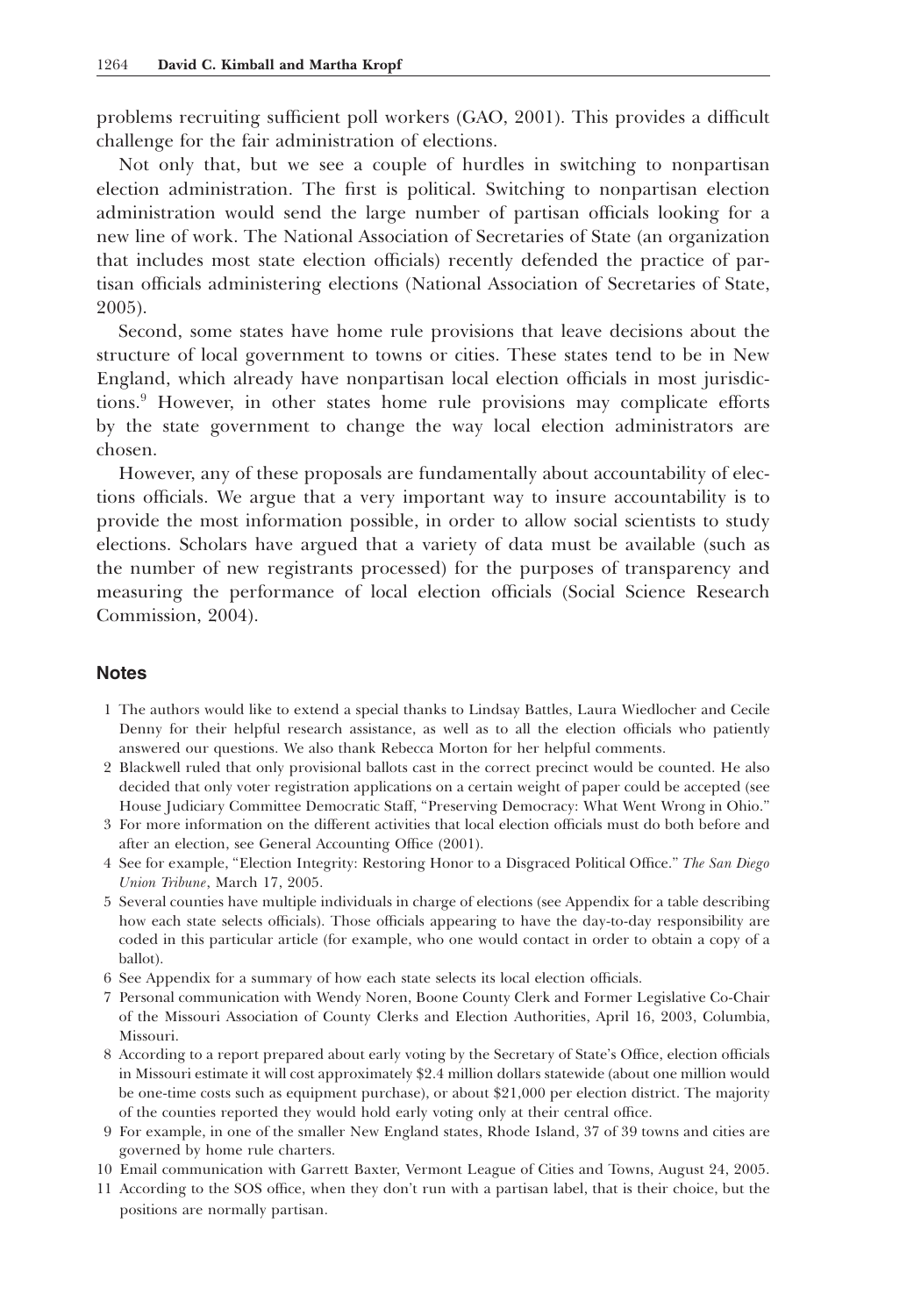#### **About the Authors**

**David C. Kimball** is Associate Professor of Political Science at the University of Missouri-St. Louis. He is the coauthor of *Why Americans Split Their Tickets,* with Barry Burden, and he has published articles in several academic journals. His research and teaching interests include voting behavior, interest groups, and election reform.

**Martha Kropf** is Assistant Professor of Political Science at the University of North Carolina at Charlotte. She has written extensively about election reform and administration issues. Her work appears in the *Journal of Politics, PS: Political Science and Politics,* and *Political Research Quarterly*. With David Kimball, she is currently engaged in a project funded by the National Science Foundation concerning the design and format of optical scan ballots.

## **References**

Adrian, C. (1959). A typology for nonpartisan elections. *The Western Political Quarterly*, *12*(2), 449–458.

- Alvarez, R. M., & Hall, T. (2005). *Public attitudes about election governance*. University of Utah Center for Public Policy and Administration and the Caltech/MIT Voting Technology Project. Retrieved August 19, 2005, [http://www.vote.caltech.edu/media/documents/election%20governance%20report\\_FINAL.pdf](http://www.vote.caltech.edu/media/documents/election%20governance%20report_FINAL.pdf)
- Committee on Federal Election Reform. (2005). *Building Confidence in U.S. Elections*. Retrieved September 19, 2005, from [http://www.american.edu/ia/cfer/report/full\\_report.pdf](http://www.american.edu/ia/cfer/report/full_report.pdf)
- Fair Election International. (2004, November). *2004 U.S. election: An international perspective*. United States Observation Report. Retrieved September 4, 2004, from<http://www.fairelection.us/fairelectionreport.pdf>
- General Accounting Office. (2001). *Elections: Perspectives on activities and challenges across the nation*. GAO Report No. 02-03. Retrieved September, 7, 2005, from<http://www.gao.gov/new.items/d023.pdf>
- The Governor's Select Task Force on Election Procedures, Standards and Technology. (2001, March 1). *Revitalizing Democracy in Florida*. Retrieved August 25, 2005, from [http://election2000.stanford.edu/](http://election2000.stanford.edu) select.task.pdf
- Hamilton, J. T., & Ladd, H. F. (1996). Biased ballots? The impact of ballot structure on North Carolina elections in 1992. *Public Choice*, *87*, 259–280.
- Hasen, R. L. (2005). Beyond the margin of litigation: Reforming election administration to avoid electoral meltdown. *Washington & Lee Law Review*, *62*, 937–999.
- Hayduk, R. (2005). *Gatekeepers to the franchise: Shaping election administration in New York*. DeKalb: Northern Illinois University Press.
- Help America Vote Act of 2002. Pub. L. No. 252. 107<sup>th</sup> Congress, 2<sup>nd</sup> Sess. (2002).
- House Judiciary Committee Democratic Staff. Preserving democracy: What went wrong in Ohio. Retrieved August 9, 2005, from [http://www.house.gov/judiciary\\_democrats/ohiostatusrept1505.pdf](http://www.house.gov/judiciary_democrats/ohiostatusrept1505.pdf)
- How America Doesn't Vote. (2004, February 15). *New York Times*. Retrieved December 22, 2004, from [http://](http://www.nytimes.com/2004/02/15/opinion) [www.nytimes.com/2004/02/15/opinion](http://www.nytimes.com/2004/02/15/opinion)
- Kimball, D. C., & Kropf, M. (2005). Ballot design and unrecorded votes on paper-based ballots. *Public Opinion Quarterly*, *69*, 508–529.
- Lipsky, M. (1980). *Street-level bureaucracy: Dilemmas of the individual in public services*. New York: Russell Sage Foundation.
- Lund, W. A. (1998). What's in a name? The battle over ballot titles in Oregon. *Willamette Law Review*, *34*, 143.
- MacManus, S. A., & Bullock, C. S., III. (2003). The form, structure and composition of America's municipalities in the new millennium. In *The Municipal Yearbook*. Washington, DC: International City Managers' Association.
- National Association of Secretaries of State. (2005). *Administering elections in a nonpartisan manner: Statement by the 39 Secretaries of State who serve as chief election officials*. Retrieved August 26, 2005 from [http://www.nass.org/](http://www.nass.org) Statement%20on%20Partisanship%20Issue.pdf
- Pastor, R. A. (2004). Improving the U.S. electoral system: Lessons from Canada and Mexico. *Election Law Journal*, *3*(3), 584–593.
- Rusk, J. G. (1970). The effect of the Australian ballot reform on split ticket voting: 1876–1908. *American Political Science Review*, *64*, 1220–1238.
- Ryden, D. K. (1999). The good, the bad, and the ugly: The judicial shaping of party activities. In J. C. Green & D. M. Shea (Eds.), *The state of the parties* (3rd eds.) (pp. 50–65). Lanham, MD: Rowman & Littlefield.
- Schaffner, B. F., Streb, M., & Wright, G. (2001). Teams without uniforms: The nonpartisan ballot in state and local elections. *Political Research Quarterly*, *54*(1), 7–30.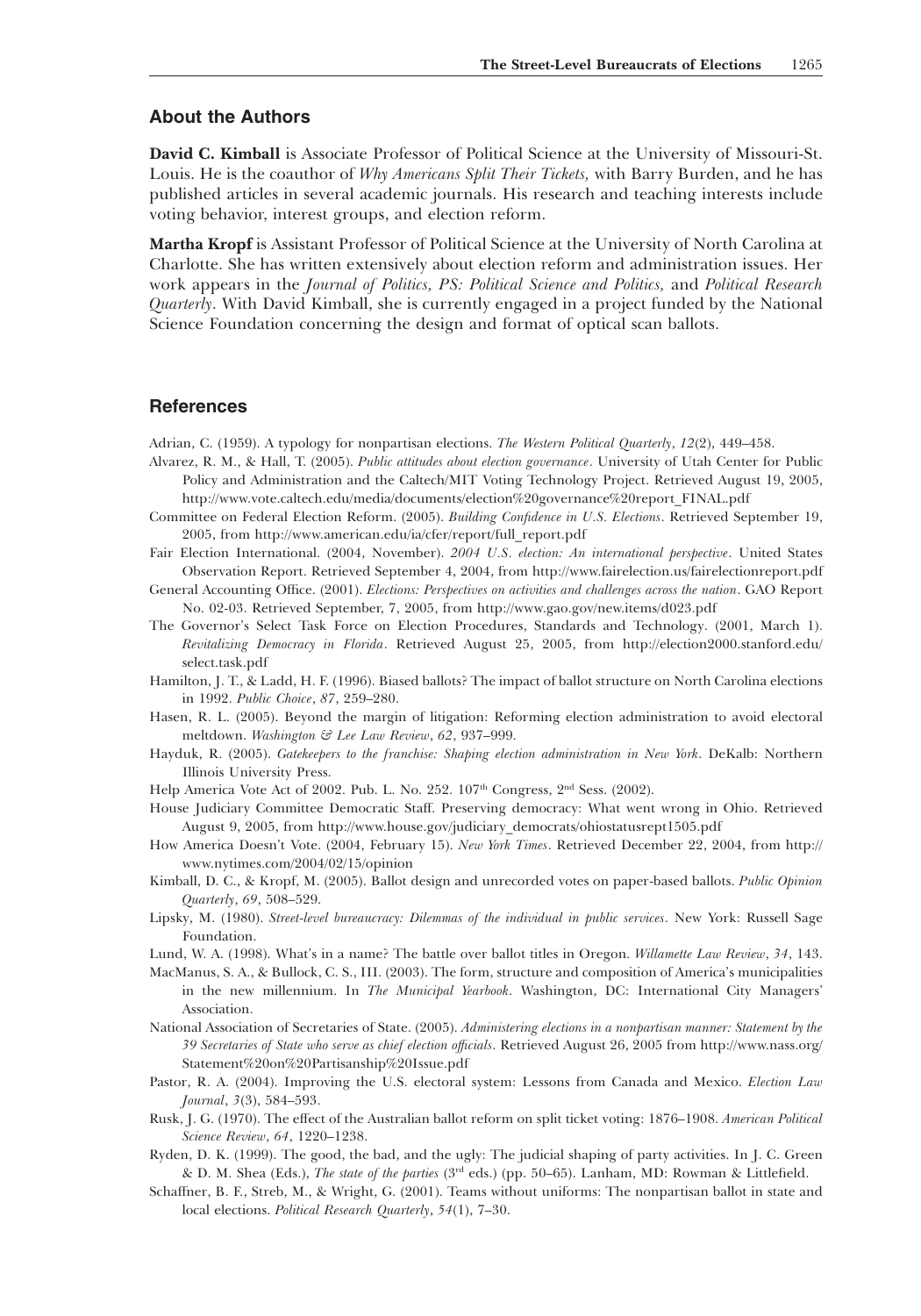Shornstein, A. (2001). Politicizing the election process: The Katherine Harris Effect. *Florida Coastal Law Journal*, *2*, 373–380.

- Social Science Research Commission. (2004). *Interim report on alleged irregularities in the United States presidential election of 2 November 2004*. Retrieved September 7, 2004, from [http://www.elections.ssrc.org/research/](http://www.elections.ssrc.org/research) InterimReport122204.pdf. New York: Author.
- Stuart, G. (2004). Databases, felons, and voting: Bias and partisanship of the Florida Felons List in the 2000 elections. *Political Science Quarterly*, *119*, 453–475.
- Wand, J. N., Shotts, K. W., Sekhon, J. S., Mebane, W. R., Jr., Herron, M. C., & Brady, H. E. (2001). The butterfly did it: The aberrant vote for Buchanan in Palm Beach County, Florida. *American Political Science Review*, *95*, 793–810.
- Weisberg, H. F., & Christenson, D. (2005, September). *Changing horses in wartime? The 2004 Presidential election*. Presented at the annual meeting of the American Political Science Association, Washington, DC.
- Welch, S., & Bledsoe, T. (1986). The partisan consequences of nonpartisan elections and the changing nature of urban politics. *American Journal of Political Science*, *30*(1), 128–139.
- Winger, R. (2002). More choice please! Why U.S. ballot access laws are discriminatory and how independent parties and candidates challenge them. In R. Hayduk & K. Mattson (Eds.), *Democracy's moment* (pp. 45–59). Lanham, MD: Rowman & Littlefield.

# **APPENDIX**

Methods of Selection for Local Election Officials

| State                | Information about Selection Method                                                                                                                                                                                                                                                                                                                                                                                                                                                                                                                                                                                                                                                  |
|----------------------|-------------------------------------------------------------------------------------------------------------------------------------------------------------------------------------------------------------------------------------------------------------------------------------------------------------------------------------------------------------------------------------------------------------------------------------------------------------------------------------------------------------------------------------------------------------------------------------------------------------------------------------------------------------------------------------|
| Alabama              | An elected partisan judge has responsibility for many election-related duties (County Probate<br>Judge) and is coded here. However, duties are divided among several different individuals:<br>http://www.sos.state.al.us/cf/election/borjop1.cfm.                                                                                                                                                                                                                                                                                                                                                                                                                                  |
| Alaska               | Appointed, nonpartisan position (regional election supervisor); appointed by state director of<br>elections, who is appointed by Lt. Governor (a Republican)                                                                                                                                                                                                                                                                                                                                                                                                                                                                                                                        |
| Arizona              | All the county election administrators are nonpartisan appointees, hired by the Board of<br>Supervisors or the County Recorder (which is a partisan position). (Elections Director,<br>Manager, or Coordinator)                                                                                                                                                                                                                                                                                                                                                                                                                                                                     |
| Arkansas             | There is divided responsibility. There is a three-member county board in each county who<br>deal with Election Day procedures, including appointing election officials and canvassing<br>returns http://www.state.ar.us/sbec/search ec.html. Members of this board are chosen by the<br>majority and minority parties. A third member is chosen by the State Board of Elections<br>from the majority party in the state (the party holding the majority of seven constitutional<br>offices; currently Democratic). An elected partisan County Clerk runs the day-to-day<br>operations of registrations and voting. The election board is coded here, and is coded as<br>Democratic. |
| California           | Some counties have a nonpartisan elected County Clerk, while others have a nonpartisan<br>appointed Registrar of Voters.                                                                                                                                                                                                                                                                                                                                                                                                                                                                                                                                                            |
| Colorado             | All are elected positions (almost all partisan) except for Denver, where the Election Director is<br>appointed by an Election Board.                                                                                                                                                                                                                                                                                                                                                                                                                                                                                                                                                |
| Connecticut          | Town Clerks and Registrar of Voters share duties. For town clerks, selection methods vary. For<br>Registrar of Voters, two partisan officials are elected.                                                                                                                                                                                                                                                                                                                                                                                                                                                                                                                          |
| Delaware             | Bipartisan county election boards administer elections; appointed by governor from lists<br>provided by parties and include equal numbers from each major party.                                                                                                                                                                                                                                                                                                                                                                                                                                                                                                                    |
| District of Columbia | Appointed, nonpartisan position (Election Board)                                                                                                                                                                                                                                                                                                                                                                                                                                                                                                                                                                                                                                    |
| Florida              | Elected position; some are nonpartisan. In Gulf County, the current Supervisor of Elections<br>ran without a party and in Miami-Dade, the Supervisor of Elections is appointed.                                                                                                                                                                                                                                                                                                                                                                                                                                                                                                     |
| Georgia              | Various; both bipartisan boards and elected partisans depending on county.                                                                                                                                                                                                                                                                                                                                                                                                                                                                                                                                                                                                          |
| Hawaii               | Nonpartisan position appointed by city or county councils                                                                                                                                                                                                                                                                                                                                                                                                                                                                                                                                                                                                                           |
| Idaho                | Elected partisan position (County Clerk)                                                                                                                                                                                                                                                                                                                                                                                                                                                                                                                                                                                                                                            |
| Illinois             | For most counties, it is an elected partisan position (County Clerk). For certain cities (Aurora,<br>Bloomington, Danville, East St. Louis, Galesburg, Peoria, Rockford, Chicago), a<br>three-member election board is in charge, appointed by chief judge of circuit court (some of<br>the city boards are bipartisan, some not). In DuPage County, three election commissioners<br>are chosen by circuit court.                                                                                                                                                                                                                                                                   |
| Indiana              | Elected partisan position (County Clerk)                                                                                                                                                                                                                                                                                                                                                                                                                                                                                                                                                                                                                                            |
| Iowa                 | Elected partisan position (County Auditor)                                                                                                                                                                                                                                                                                                                                                                                                                                                                                                                                                                                                                                          |
| Kansas               | In most counties a partisan and elected County Clerk is the election administrator, but in the<br>four most populous counties an election commissioner is appointed by the Secretary of<br>State.                                                                                                                                                                                                                                                                                                                                                                                                                                                                                   |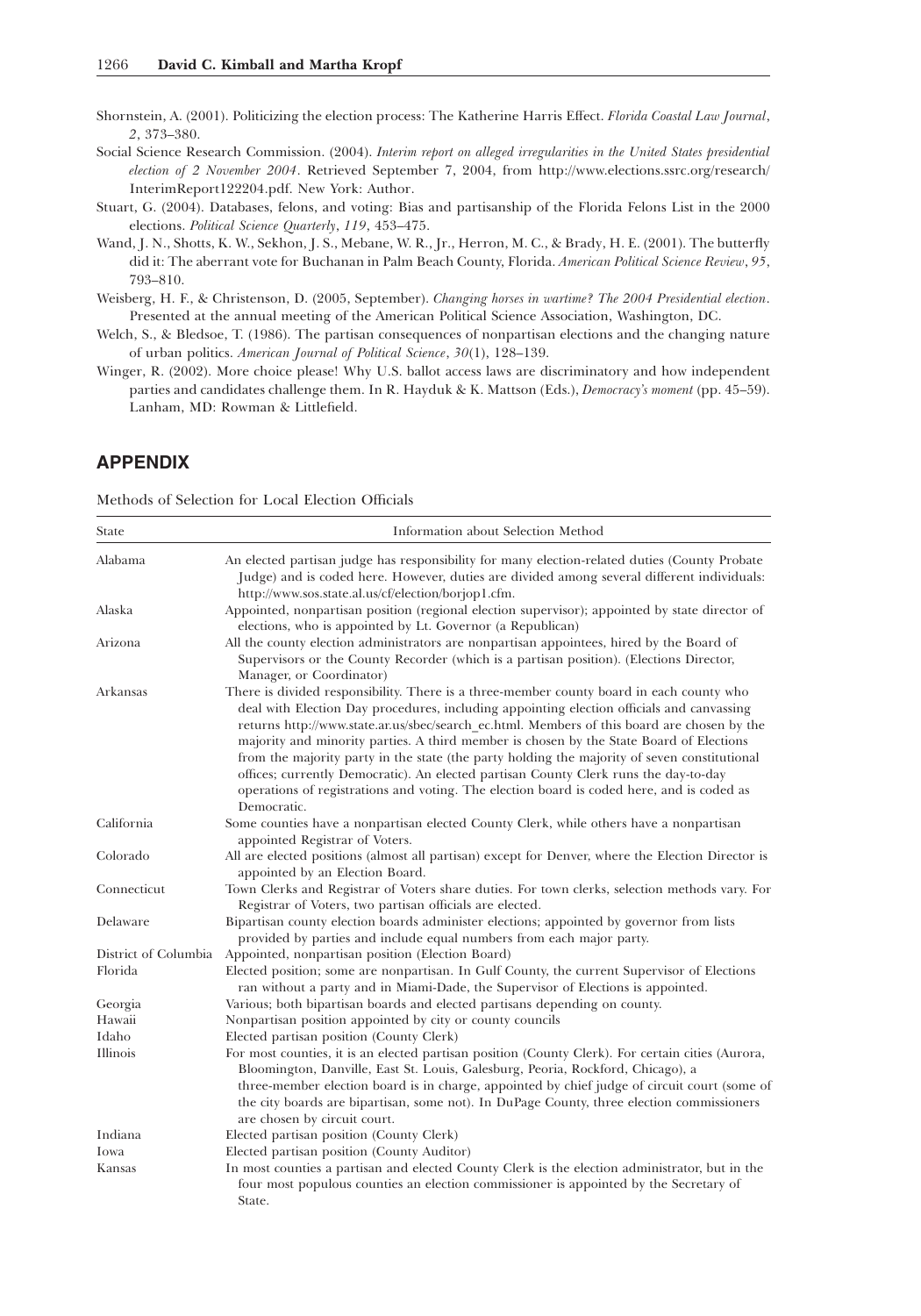| State          | Information about Selection Method                                                                                                                                                                                                                                                                                                                                                                                                                                      |
|----------------|-------------------------------------------------------------------------------------------------------------------------------------------------------------------------------------------------------------------------------------------------------------------------------------------------------------------------------------------------------------------------------------------------------------------------------------------------------------------------|
| Kentucky       | Elected partisan position (County Clerk)                                                                                                                                                                                                                                                                                                                                                                                                                                |
| Louisiana      | Elected partisan position (Clerk of Court)                                                                                                                                                                                                                                                                                                                                                                                                                              |
| Maine          | In most towns or cities, a nonpartisan Municipal Clerk is the election administrator. Roughly<br>half the towns elect a Municipal Clerk, the rest appoint one.                                                                                                                                                                                                                                                                                                          |
| Maryland       | In each county the governor appoints a Board of Elections, with a majority of the board<br>members from the governor's party.                                                                                                                                                                                                                                                                                                                                           |
| Massachusetts  | Most towns elect a town or city clerk to run elections. Larger cities usually appoint an election<br>commissioner. A handful of cities have bipartisan election boards.                                                                                                                                                                                                                                                                                                 |
| Michigan       | Local election authority is shared by an elected partisan County Clerk, a 3-person county<br>election commission (County Clerk, Judge of Probate Court, and County Treasurer), and a<br>township or city election commission. We code the County Clerk.                                                                                                                                                                                                                 |
| Minnesota      | A nonpartisan elected County Auditor is the election authority in most counties. A handful of<br>counties appoint an Auditor or Election Director to run elections.                                                                                                                                                                                                                                                                                                     |
| Mississippi    | Local election authority is shared by a partisan elected Circuit Clerk (voter registration and<br>absentee balloting) and a 5-person Election Commission (all other duties). County election<br>commissions are elected to 4-year terms in the presidential election. In some counties<br>commissioners run under party labels and in some counties they run without party labels.<br>We code the Election Commission.                                                  |
| Missouri       | Elected partisan position (County Clerk) except in St. Louis and Kansas City area counties,<br>where bipartisan boards appointed by the governor to run elections.                                                                                                                                                                                                                                                                                                      |
| Montana        | Elected position; some are nonpartisan. (Election Administrator)                                                                                                                                                                                                                                                                                                                                                                                                        |
| Nebraska       | For counties with under 20,000 population, an elected partisan County Clerks administers<br>elections.                                                                                                                                                                                                                                                                                                                                                                  |
|                | For counties with more than 20,000 residents an Election Commissioner is appointed by the<br>following rule: 20,000–100,000 population: the election commissioner is appointed by<br>county board; 100,000 + population: the election commissioner is appointed by the governor                                                                                                                                                                                         |
| Nevada         | Most counties have an elected County Clerk administer elections. In the two largest counties,<br>a nonpartisan Registrar of Voters is appointed by the County Commission.                                                                                                                                                                                                                                                                                               |
| New Hampshire  | Elected nonpartisan positions (Town/City Clerk)                                                                                                                                                                                                                                                                                                                                                                                                                         |
| New Jersey     | Three separate positions run elections: elected partisan County Clerks, appointed<br>Superintendents, and appointed Boards of Elections. County Clerks are coded in our data.                                                                                                                                                                                                                                                                                           |
| New Mexico     | Elected partisan position (County Clerk)                                                                                                                                                                                                                                                                                                                                                                                                                                |
| New York       | Bipartisan election boards are appointed by a county legislative body.                                                                                                                                                                                                                                                                                                                                                                                                  |
| North Carolina | County Election Directors are nonpartisan appointees. Each county has a 3-member, mixed<br>party County Election Board (no more than two members can be of the same party). We<br>code the Election Boards, which appoint the Election Directors.                                                                                                                                                                                                                       |
| North Dakota   | Elected, nonpartisan position (County Auditor)                                                                                                                                                                                                                                                                                                                                                                                                                          |
| Ohio           | Ohio county boards are appointed by the SOS, but a county election director is selected by<br>the county board. The Director and Deputy Director are of opposite parties. Counties are<br>not required to have a deputy, but if they don't, then they have a clerk. In general, the<br>duties of the deputy are decided by board members. The director's duties are determined<br>by statute. The party of the chair of the Board is opposite that of the director.     |
| Oklahoma       | County Election Board Secretaries are nonpartisan appointees. County Election Board<br>Secretaries are appointed by the State Elections Board on the recommendation of the<br>Senate (currently Democratic).                                                                                                                                                                                                                                                            |
| Oregon         | All election officials are nonpartisan. In most counties an elected County Clerk is the election<br>administrator, but in some more populated counties an appointed Election Director is the<br>election administrator.                                                                                                                                                                                                                                                 |
| Pennsylvania   | The election administrators are hired or appointed by the county government, although the<br>specific entity that appoints them may vary from county to county. Some may be selected by<br>County Election Boards, others by some other branch of county government, though<br>usually approved by a county commission. Some of the officials have worked for the<br>counties for long periods of time (30+ years) through several boards.                              |
| Rhode Island   | A bipartisan Board of Canvassers runs the elections in each county, though day-to-day<br>operations are handled by either the Town Clerk (who may be appointed by a mayor or<br>town manager and sometimes approved by a county legislature or the clerk may be elected)<br>or a Canvassing Clerk selected by the canvassing board. The Canvassing Board is selected<br>by the town legislature. In our data, the Canvassing/Town Clerk is coded as being in<br>charge. |

#### **APPENDIX** Continued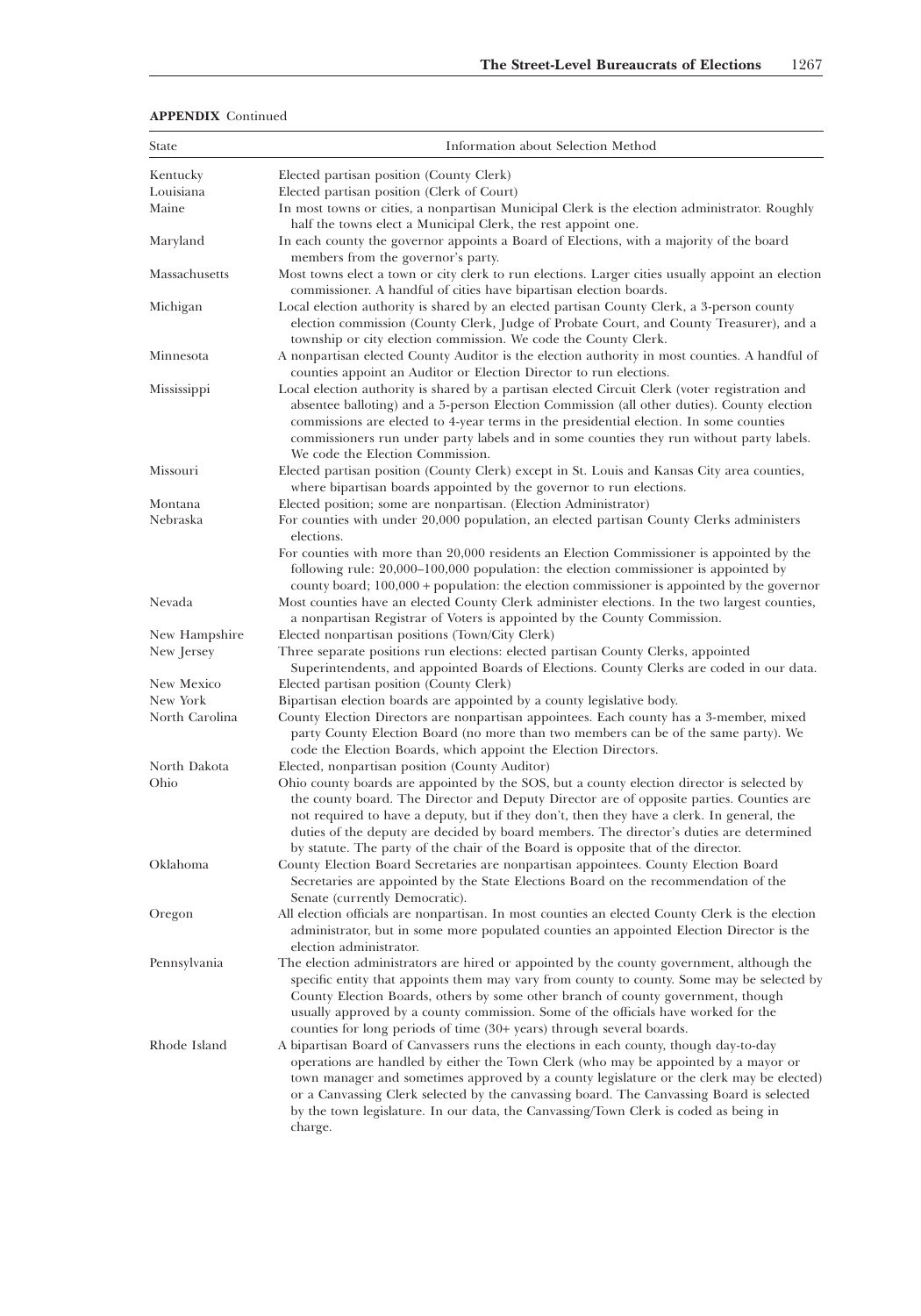## **APPENDIX** Continued

| <b>State</b>   | Information about Selection Method                                                                                                                                                                                                                                                                                                                                                                                                                                                                                                                                                                                                                                                                                                                                                                                                                                                                                                                                                                                                                                                     |
|----------------|----------------------------------------------------------------------------------------------------------------------------------------------------------------------------------------------------------------------------------------------------------------------------------------------------------------------------------------------------------------------------------------------------------------------------------------------------------------------------------------------------------------------------------------------------------------------------------------------------------------------------------------------------------------------------------------------------------------------------------------------------------------------------------------------------------------------------------------------------------------------------------------------------------------------------------------------------------------------------------------------------------------------------------------------------------------------------------------|
| South Carolina | Nonpartisan county election commissions run the elections, but County Election Commission<br>Chairs (All nonpartisan, all appointed by County Boards of Election) are in charge. A<br>director runs the election when there is no Board Chair, but normally the director just does<br>the administrative duties for the Board Chair. The Director is hired by the Board or other<br>county officials. Occasionally there are temporary vacancies of Board Chairs and Directors<br>run the election.                                                                                                                                                                                                                                                                                                                                                                                                                                                                                                                                                                                    |
| South Dakota   | Elected partisan position (County Auditor)                                                                                                                                                                                                                                                                                                                                                                                                                                                                                                                                                                                                                                                                                                                                                                                                                                                                                                                                                                                                                                             |
| Tennessee      | Administrators of Elections (All appointed by the Boards of Elections which are selected by<br>the legislature). Currently, a board comprised of $2$ Republicans and $3$ Democrats appoints a<br>Democratic election administrator.                                                                                                                                                                                                                                                                                                                                                                                                                                                                                                                                                                                                                                                                                                                                                                                                                                                    |
| Texas          | In most counties a partisan and elected County Clerk is the election administrator, but in<br>more populous counties an election administrator is appointed to run elections.                                                                                                                                                                                                                                                                                                                                                                                                                                                                                                                                                                                                                                                                                                                                                                                                                                                                                                          |
| Utah           | An elected position (County Clerk), and almost all are partisan.                                                                                                                                                                                                                                                                                                                                                                                                                                                                                                                                                                                                                                                                                                                                                                                                                                                                                                                                                                                                                       |
| Vermont        | "The Town clerk is the presiding officer for town meeting conducted by Australian ballot 17<br>V.S.A. § 2452(a), while the Town moderator is the presiding officer for town meeting where<br>voting takes places from the floor. 17 V.S.A. § 2658. In either event it is the board of civil<br>authority (BCA, which is comprised of the selectpersons, town clerk and justices residing in<br>town) that is the body statutorily charged with the actual conduct of elections. 17 V.S.A.<br>§ 2451. Even on the BCA the clerk serves more as an administrative clerk, although he/she<br>does have an equal vote. If the BCA does not have at least three members from each major<br>political party, and there is a request by the party committee or by three or more voters,<br>the selectboard must appoint additional members to bring the underrepresented party's<br>membership on the board to three. In that instance the selectboard must appoint the<br>additional members from a list submitted to it by the underrepresented party." <sup>10</sup> (We code<br>the BCA.) |
| Virginia       | Each county has a bipartisan electoral board that appoints a nonpartisan General Registrar.<br>The way in which the duties are divided between the Registrar and various board members<br>varies by county. There is a good deal of case law on the circumstances in which Registrars<br>can be removed from office (never for political reasons).                                                                                                                                                                                                                                                                                                                                                                                                                                                                                                                                                                                                                                                                                                                                     |
| Washington     | Mostly elected positions (County Auditor), nearly all partisan. <sup>11</sup><br>In King County, there is an Election Director (officially the Director of Records, Elections and<br>Licensing), who is appointed by the County Executive and confirmed by the King County<br>Council. An Election Supervisor reports to the Director and is hired by the director. He or<br>she is nonpartisan.                                                                                                                                                                                                                                                                                                                                                                                                                                                                                                                                                                                                                                                                                       |
| West Virginia  | Elected partisan position (County Clerk)                                                                                                                                                                                                                                                                                                                                                                                                                                                                                                                                                                                                                                                                                                                                                                                                                                                                                                                                                                                                                                               |
| Wisconsin      | Local election authority is usually shared by an elected partisan County Clerk and a<br>Municipal (township or city) Clerk. We code the County Clerks. In Milwaukee County,<br>there is an appointed election commission (appointed by the county executive).                                                                                                                                                                                                                                                                                                                                                                                                                                                                                                                                                                                                                                                                                                                                                                                                                          |
| Wyoming        | Elected partisan position (County Clerk)                                                                                                                                                                                                                                                                                                                                                                                                                                                                                                                                                                                                                                                                                                                                                                                                                                                                                                                                                                                                                                               |